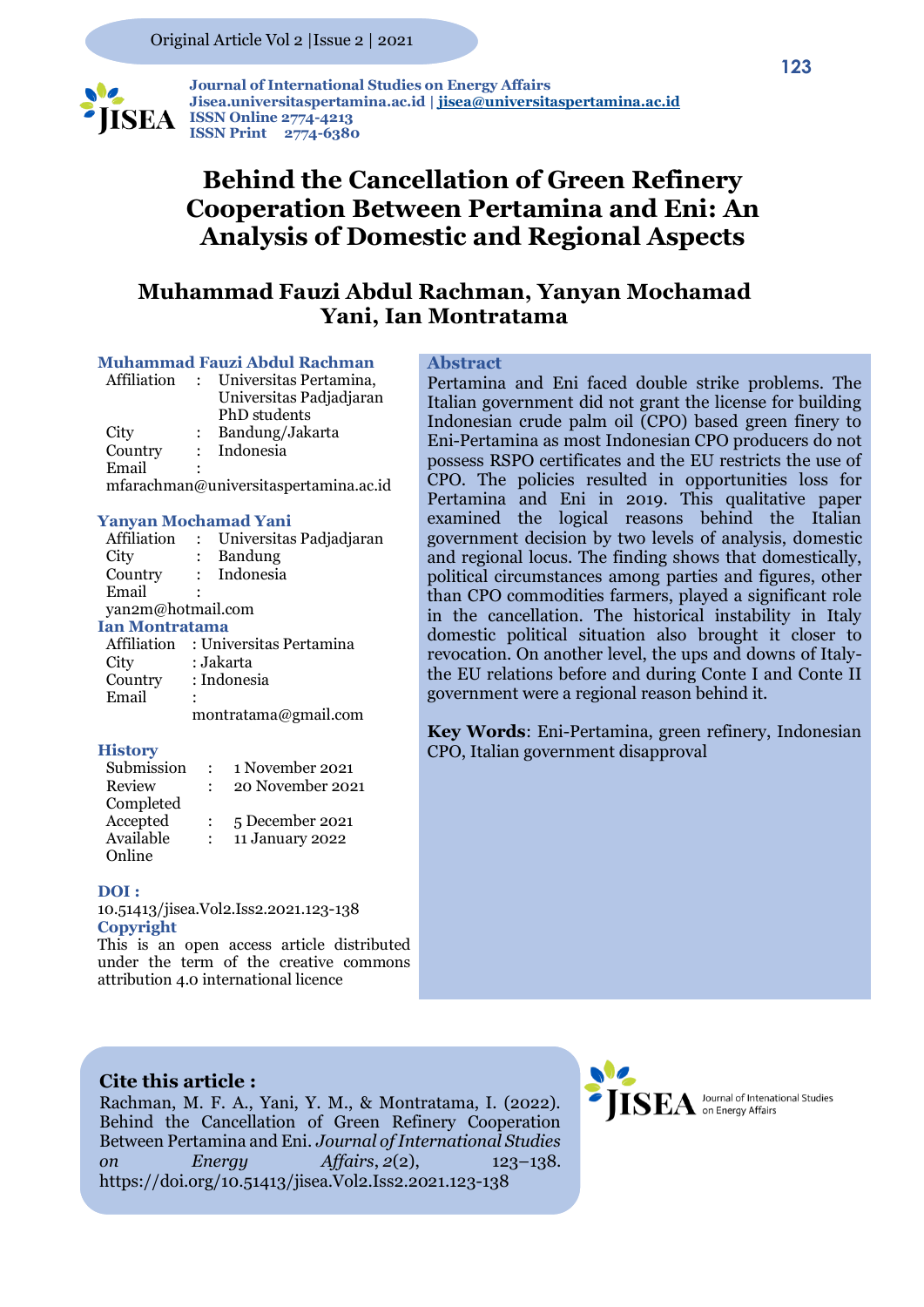

# **INTRODUCTION**

This research examines the specific objectives of the Italian legislative framework and interprets the current dynamics of change in the Italian government towards the process of formulating policy instruments related to the biofuels sector. In this case, this research employs two-level game theory to assess the Italian government disapproval of Eni and PT. Pertamina (Persero) plan to build a CPO green refinery in Plaju in 2020.

Solomon and Krisna stated, in a time of crisis, the Italian government faces a rising challenge as decision-makers have the problem of setting appropriate policy instruments to deal with economic down-turn on one side and economic decarbonisation on another (Solomon & Krishna, 2011). In this concern, the Italian government focuses on formulating policy instruments to boost the economy by reducing the unemployment rate, increasing foreign investment, and protecting the environment. This focus is also driven by the EU's mandatory policies to reduce the life cycle of greenhouse gas emissions per unit of energy by six percent by 2020 and ensure ten percent of transportation fuels coming from renewable sources.

To drive the pace of attaining the success of the Italian legislative framework, particularly in the biofuel fuel sector, the government has undergone a process of systemic change over the past decade. Italy focuses on policy reforms per the EU framework, mainly by creating new incentives to boost biofuel production and open up foreign investment opportunities. But in fact, Italy still has structural barriers coming from the domestic sector. Investment in the green refinery, such as subsidies and feed-in tariffs, may decrease public support in the current Italian economic crisis. Due to their high degree of substitution, the pro-public policy of potential fossil-fuel price reductions during financial problems will bring down biofuel prices, thereby hampering the viability of investment in bio-refineries.

The ups and downs of Italy energy production capacity can be seen in the last five years. They affect the structure of energy imports aimed at balancing domestic demand and production. The recent Italian economic crisis has also harmed the energy sector, hindering it from creating a sustainable energy regime transitional process. Italy aims to rebuild its industrial estate and create factories for producing renewable energy sources. Investments will be the key to accomplish this goal, as they will create more job opportunities and help the Italian national economy in the current crisis.

Eni S.p.A., an Italian multinational oil and gas company, and PT Pertamina (Persero), Indonesian state-owned oil and natural gas corporation, agreed to build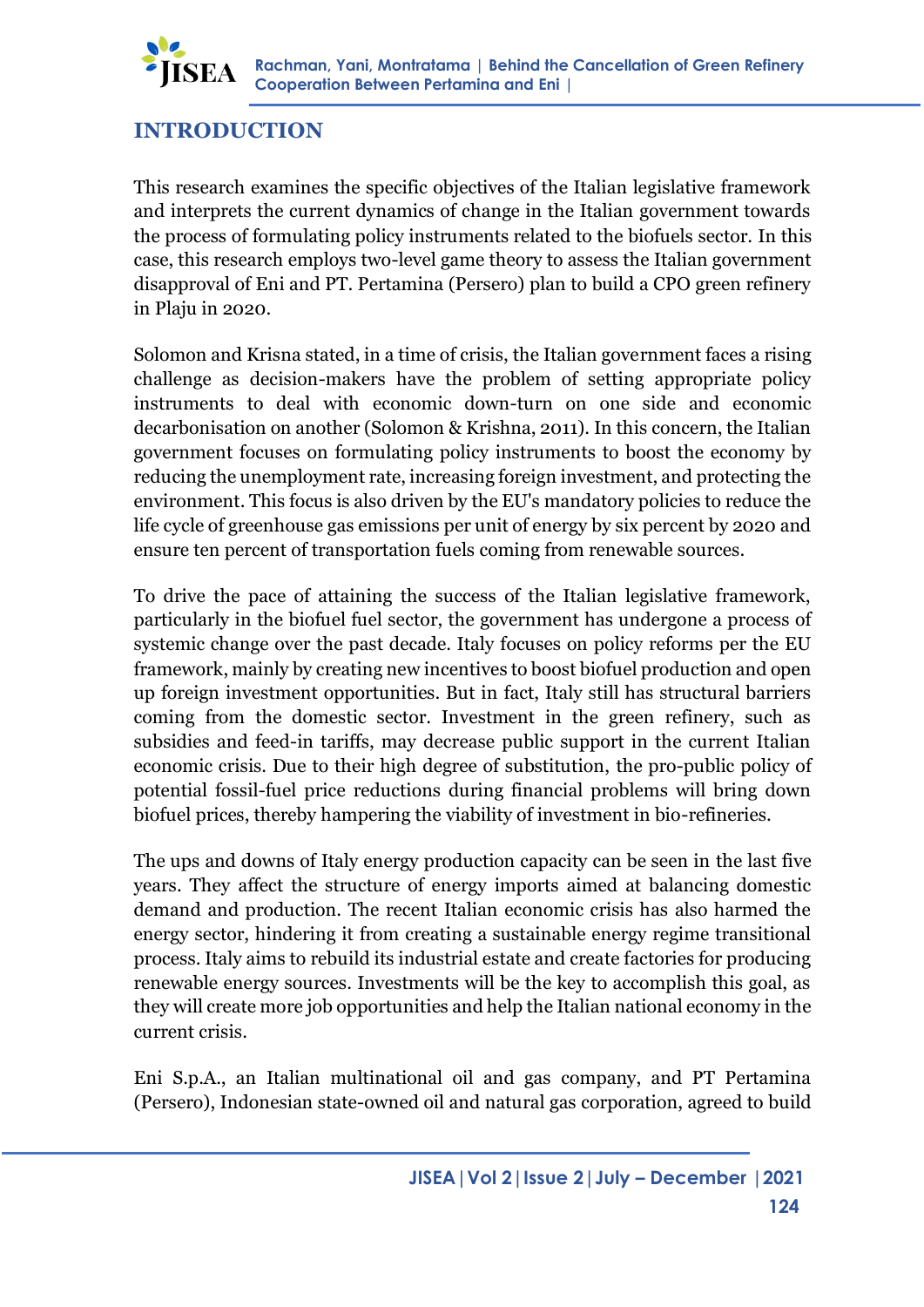

crude palm oil (CPO) based green refineries in Milan in 2019. However, the Italian government disapproved of this collaboration. The reason they published was that Eni did not have RSPO certification. When Eni and Pertamina intended to relocate the green refinery in Plaju (South Sumatra, Indonesia), the Italian government, once again, imposed its power on Eni to cancel the green refinery building. The Italian government disapproval is the central focus of this paper. We analyzed domestic politics, economy, biofuel industries, the Italy-EU relationship, the propublic Italian government, long-enduring economic slowdown, and infant biofuel industry.

The cooperation between Eni and PT Pertamina (Persero) is a new type of renewable energy business, in which the technology adopted includes the transesterification of vegetable oils and fats. This collaboration would disrupt the production process of other vegetable oil from the local Italian farmers. Indonesian CPO has a lower production cost (EU Big Market for Indonesian Palm Oil, but Big Challenges Remain, 2017). Therefore, economically the vegetable oil from Italian farmers could not compete in terms of cost of production. It is easy to understand that the Italian government prefers to protect their domestic farmers' interests rather than import CPO from Indonesia in constructing a green refinery.

The internal structure of Italian politics also significantly impacted the failure of the cooperation between Eni and PT. Pertamina (Persero). It dramatically affects the Italian government's efforts to revive economic growth imposed by bond markets and the EU institutions. The Italian government continues to prioritize job opening for its people amid a crisis, particularly domestic farmers. Plus, the collaboration between Eni and Pertamina will only create diversifications in upstream but merge them into the same downstream business.

The hypothesis is compatible with the findings in this research. This research has pointed out the significant impact of the historical aspect of Italian politicsI on the cancellation of the agreement between Eni-Pertamina. At the higher level, structural aspects in Italian politics presumed to play a significant role in the government's inconsistency towards the existing cooperation agenda. The rapid changes in Italian politics resulted in a change of course in its foreign policy. The difference was not only caused by competition and inconsistencies in the ideology of the Italian domestic parties but also due to structural changes in the EU, which had an impact on Italian domestic policy.

This research is necessary to understand what happened behind the cancellation of the Eni-Pertamina agreement on the refinery more comprehensively. Although lack of documents was reported as the main cause of the nullification, the research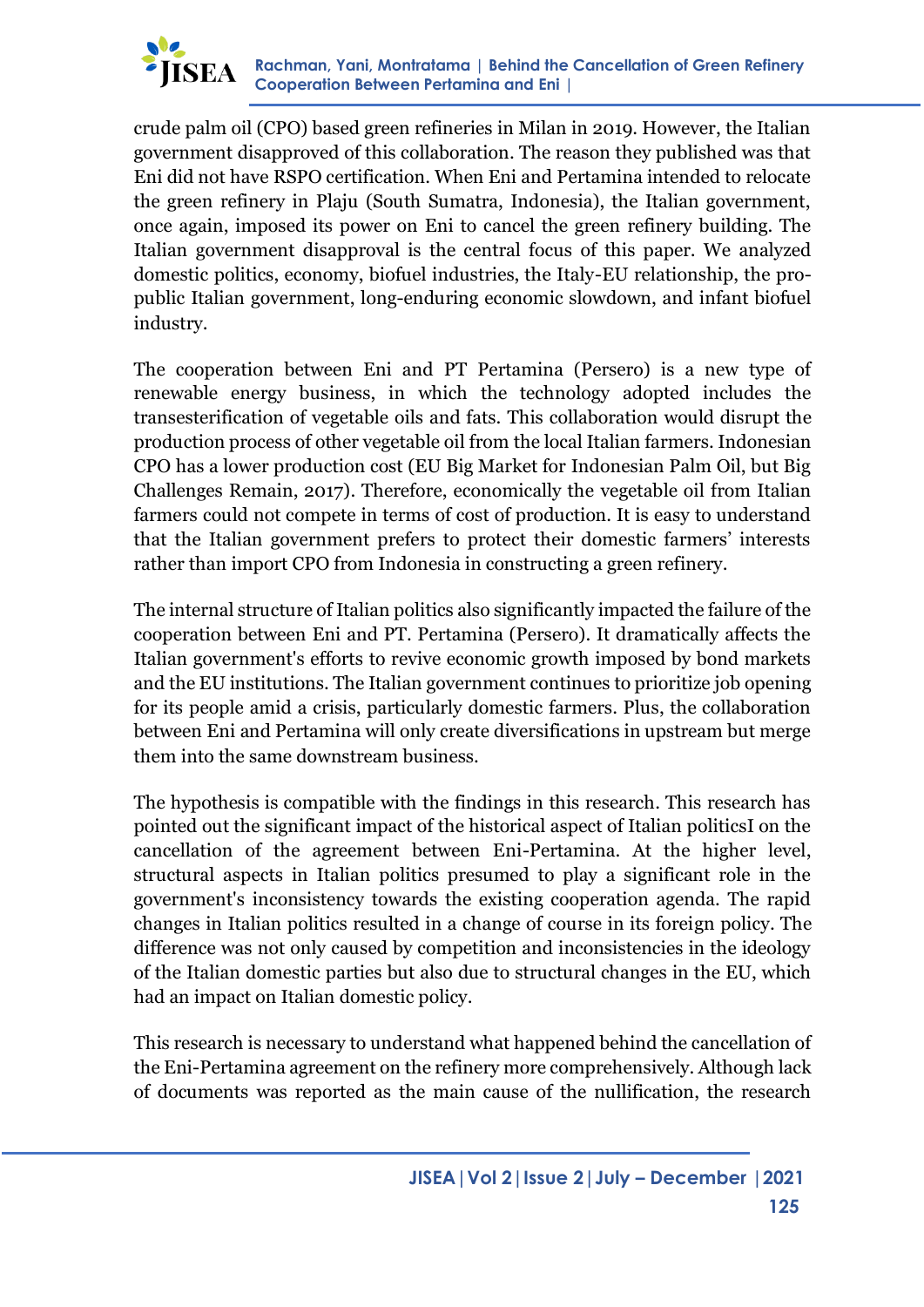

should dig deeper into the case from two aspects. In terms of theory and knowledge, this paper examines how the two levels of analysis, in this case, domestic and regional, has a significant position on the business cooperation among two countries from different regions. Each international company must assess its partner not only at domestic but also at its regional level. In addition, the geopolitical and political economy of the destination country must also be analyzed and considered before the bilateral agreement. In the practical field, Indonesia, as the biggest CPO exporter in the world (Murti, 2017), must consider the risk of investment from cooperation with foreign companies. In particular, the geopolitical situation of the destination country and its region. Therefore, this research might benefit the public or private international company or state policymakers to direct the business internationally.

# *Current Italian Government Profile*

Domestic politics in Italy in 2019 consisted of two populist parties – the League and the Five-star Movement (from 1 June 2018 to 5 September 2019) – that promised radical social and economic reform. This coalition government is called Conte II, which overcame the Democratic Party power that had dominated Italian governing coalitions since 2013. Conte II faced a classical structural problem: macroeconomic constraints and debt policing powers (Moschella & Rhodes, 2020)

Since 1945, Italy has had 65 governments, and the average government term is only fifteen months. The number makes the government outlook is very short-term. They always fail to make hold a long-term project as there is not continuing government support. Starting 6 September 2019, the Conte II has gained power that consisted of the Movimento Cinque Stelle (Five-star Movement, M5s) and the Partito Democratico (Democratic Party, PD), a party that had previously opposed the coalition with the M5s (Moschella & Rhodes, 2020).

The Conte II is facing substantial opposition. The League is still the largest party in Italy. As M5 and the opposing party are pro-populist parties, the Italian government would only support pro-populist programs and against others. The pro-populist often contradicts pro-business programs.

The rapid turnover of the governing coalitions in 2019 made Italy remain in political instability, making the Italian government find it hard to apply structural reforms that may harm some people. For example, providing fuel subsidies may hurt biofuel industries. On the other hand, biofuel subsidies may mean more taxes or government debt. The Italian government has a more immediate policy challenge –: the European authorities' demand for government debt reduction. It is almost impossible for any Italian government to improve its economy if its outlook is short-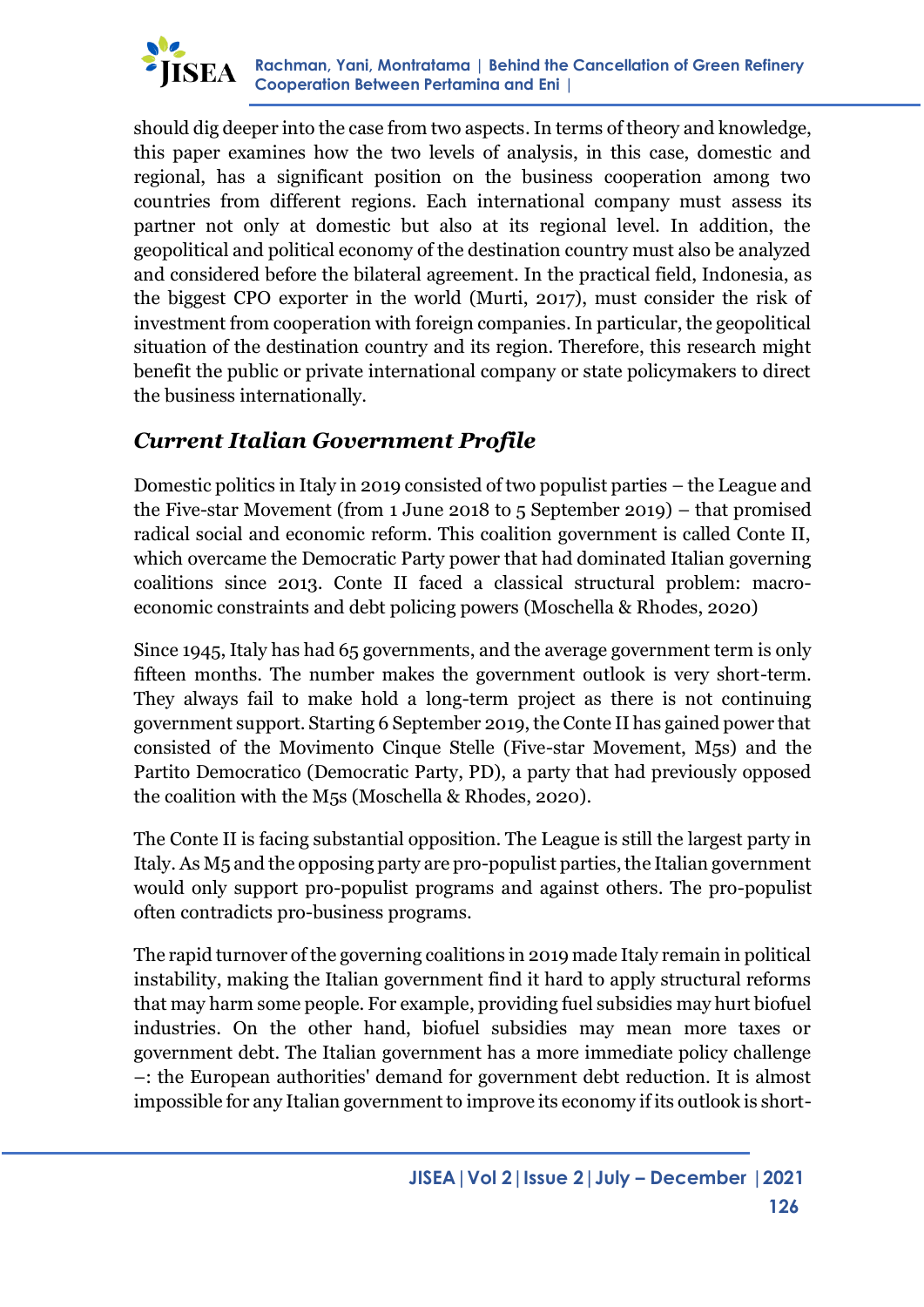

term. Both executive and legislative branches have to work together to support sustainable reforms.

# *Current Italian Economic Policy*

The Italian economy is still facing a severe economic problem. It becomes a significant concern in the European Union and other countries in serious trouble like Greece. After those in 2008, 2011, and 2014, at the beginning of 2019, Italy plunged into recession once more. The decline also followed a resilient confrontation with the European Commission, which dismissed Italy's plan for the 2018 budget as a significant violation of European spending rules. Italian structural economic problems consist of high national debt resulting from high interest rates, low real growth, and low inflation. The issue is a legacy of past decades of government spending and low growth that makes the country highly vulnerable to large-scale disturbances (the post-2008 financial crisis) as well as slighter macroeconomic perturbations, notably market-driven interest rates (Moschella & Rhodes, 2020).

In January, the Conte I government eventually carried out two of its promises: a citizens' income of welfare payments for the unemployed and a pension reform, including an early retirement scheme (Stamati in Moschella & Rhodes, 2020). However, those policies increase government debt and or either raise taxes that hurt the business sector. At the same time, the new Conte II government has to avoid tax increases and confrontation with the EU Commission. Moschella and Rhodes (2020) argued that the Conte II government had to respond quickly to the significant employment crisis triggered by the prospect of the potential shutdown of the pollution maker, Ilva steelwork plant. The government also has to face broader problems balancing environmental protection with fostering economic growth and remaining attractive to foreign investors. The future of around 8,000 people employed in the Ilva factory and the country's credibility as a foreign investment location was at stake.

The demand for CPO from Italy mainly aims at meeting the needs of the biofuel industry, whose portion reaches 65 percent. The remaining 35 percent fulfills the food industry's basic needs. The average import value of CPO in Italy is worth 1.2 billion USD in the last five years, with a profile increasing from year to year (Paradila, 2019). The number of Italian imports of world CPO HS 1511 products reached US\$ 1549.86 million in 2014 (ISTAT, 2016). Overall, Italian imports of CPO products showed positive growth during the 2010 - 2014 period at 16.67 percent. The import value of CPO products in 2014 experienced a sharp increase of around 17.21 percent compared to the data in 2013. Despite the Italian domestic economic growth, the Italian CPO imports decreased to US\$ 1.2 billion in 2015 (Paradila,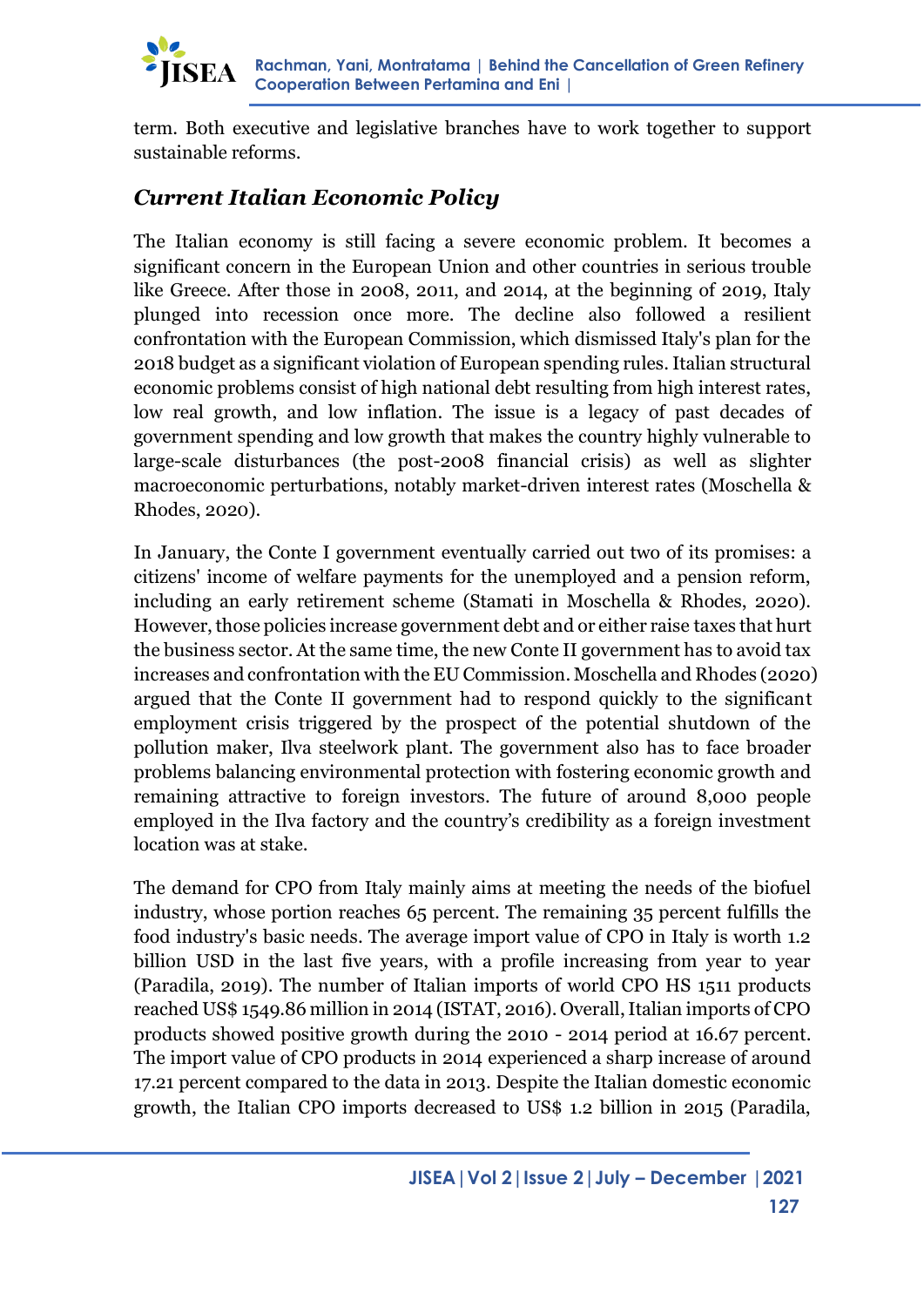

2019). This decline was due to the growing development of other commodities in the vegetable oil and fats sector that became competitors in Italy, thus providing a wider variety of different options for consumption. The other factors were negative issues and black campaigns regarding CPO products, especially Indonesian CPO.

In line with the decline in global imports, so did the import profile of Italian CPO products from Indonesia, which experienced a significant decrease in 2014-2015 by 28.6 percent. The total value of Italian imports of CPO products from Indonesia was US\$ 834.50 million in 2015. The number shows that Indonesia has a very high chance of exporting CPO to Italy (Paradila, 2019).

# *Italian Biofuel Industry*

Regionally, the EU Commission has identified bio-based industries as of great socio-economic significance and has highlighted biofuels as a critical sector in achieving the EU's 2020 sustainability goals. Therefore, politicians were called on to define the essential policy instruments that could drive the development of the biofuel sector (Pries et al., 2016). Also, the EU Commission released a policy plan for the 2020-2030 period (COM(2014) 15 final) that incorporates current climate and energy policy priorities for 2020. The new policy introduces a large-scale EU strategy to reduce global greenhouse gas emissions by 40 percent in 2030 compared to 1990.

Two tailored policies have boosted the production of biofuels in the EU: (i) the "Fuel Quality Directive" – FQD (2009/30/EC), which establishes requirements for biofuels in terms of sustainability. Specifically, the lifecycle of greenhouse gas emissions per unit of energy was to be lowered by six percent by 2020 relative to the amount of 2010; and (ii) the 'Renewables Directive' – RES (2009/28/EC) was intended to raise the average level of energy derived from renewable resources for public transport by 2020. In particular, each Member State must ensure that at least ten percent of its transport fuels come from renewable sources.

Following the recommendations made by the EU Commission, Italy actively involves in developing a more competitive biofuel market, triggering investments determined to creating job opportunities and, hence, local development. The Italian legislative structure has gone through a structural phase of reform to promote growth in the biofuel field over the last decade. In particular, the initiatives adopted aimed at giving effect to the impulses resulting from the EU system and, at the same time, creating effective forms of incentives to promote the production of biofuels. As for the first chapter, the crucial statutory act currently in effect is D.lgs 28/2011 (the so-called Decreto Rinnovabili), which implements Directive 2009/28/EC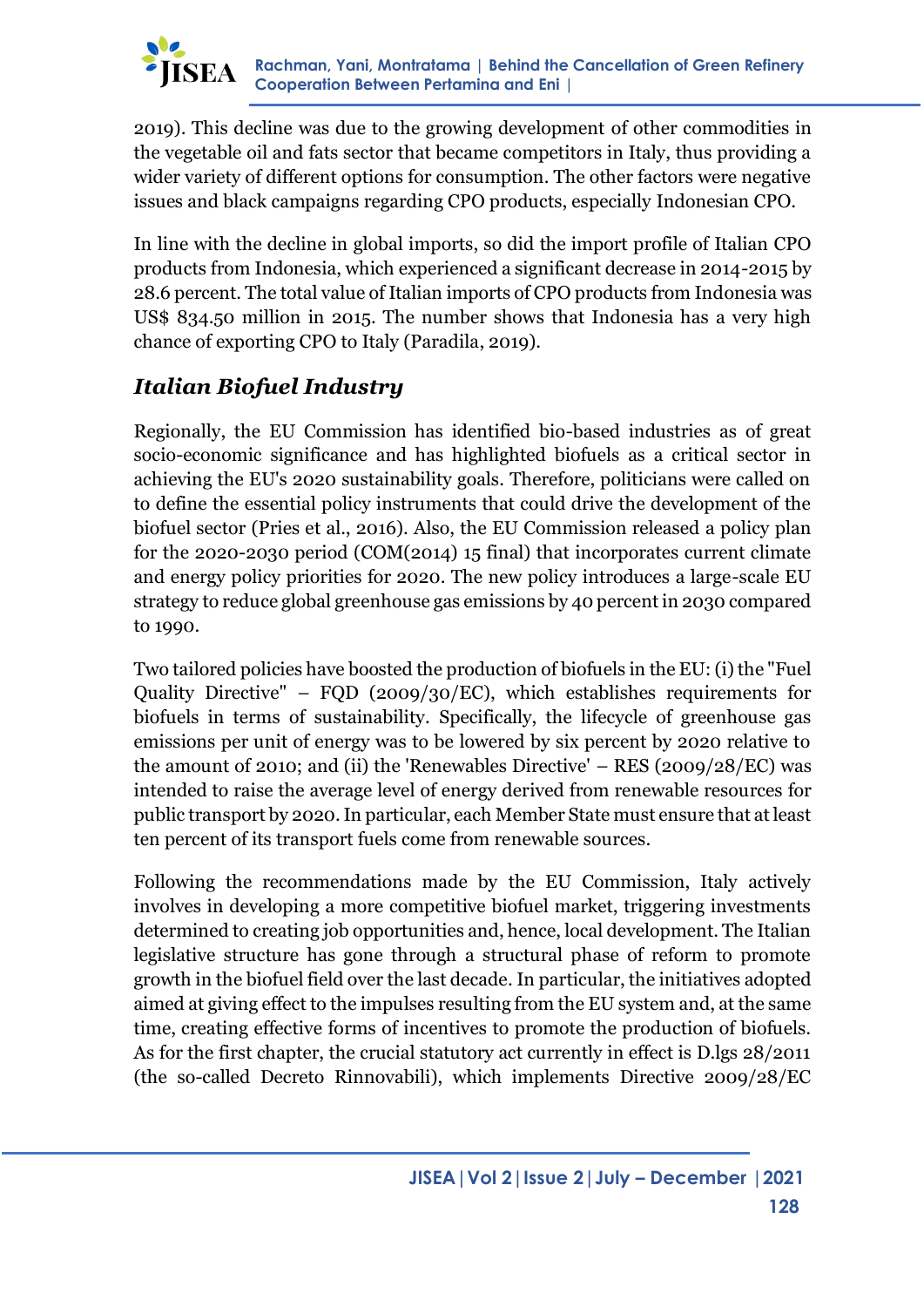

setting a mandatory quota of petrol- and diesel-mixed biofuels at four percent in 2012 and five percent in 2014 to meet the ten percent mark by 2020.

Moreover, as regards incentive mechanisms for the production of biofuels, since 1998, Italy has promoted the possibility of obtaining, in whole or in part, a form of tax exemption from the excise duties commonly applicable to all petroleum products. It is worth mentioning that any excise exemption on the Italian biofuel market has been eradicated since 2011. After implementing policies supporting the renewable energies market a few years ago, Italy has shown a steadily growing increase in energy dependency. The high proportion of imported oil, which accounts for 97.1 percent of total domestic consumption, results in immense energy dependency. That rate is considerably higher than the EU average, creating a strong sensitivity to the dynamics of the vital supply markets' political and economic growth.

Italy is among the EU's most important producers of biofuels and consumers. Due to the heterogeneity and divergence of available data, however, the systemic and efficient structure of the domestic sector is difficult to read because of the complexity and the variability of data available from business organizations and national bodies. Against this background, the number of active producers (primary transformation) is 21, one of which is a second-generation biofuel business (the world-first commercial-scale cellulosic ethanol plant) (Assocostieri in Falcone et al., 2018). That number includes the most recent data (2015) collected from the Assocostieri Association of the Italian Biofuel Sector and informal and anecdotal observations.



Figure 1. Italian Biofuel Plants Source: Falcone et al. (2018)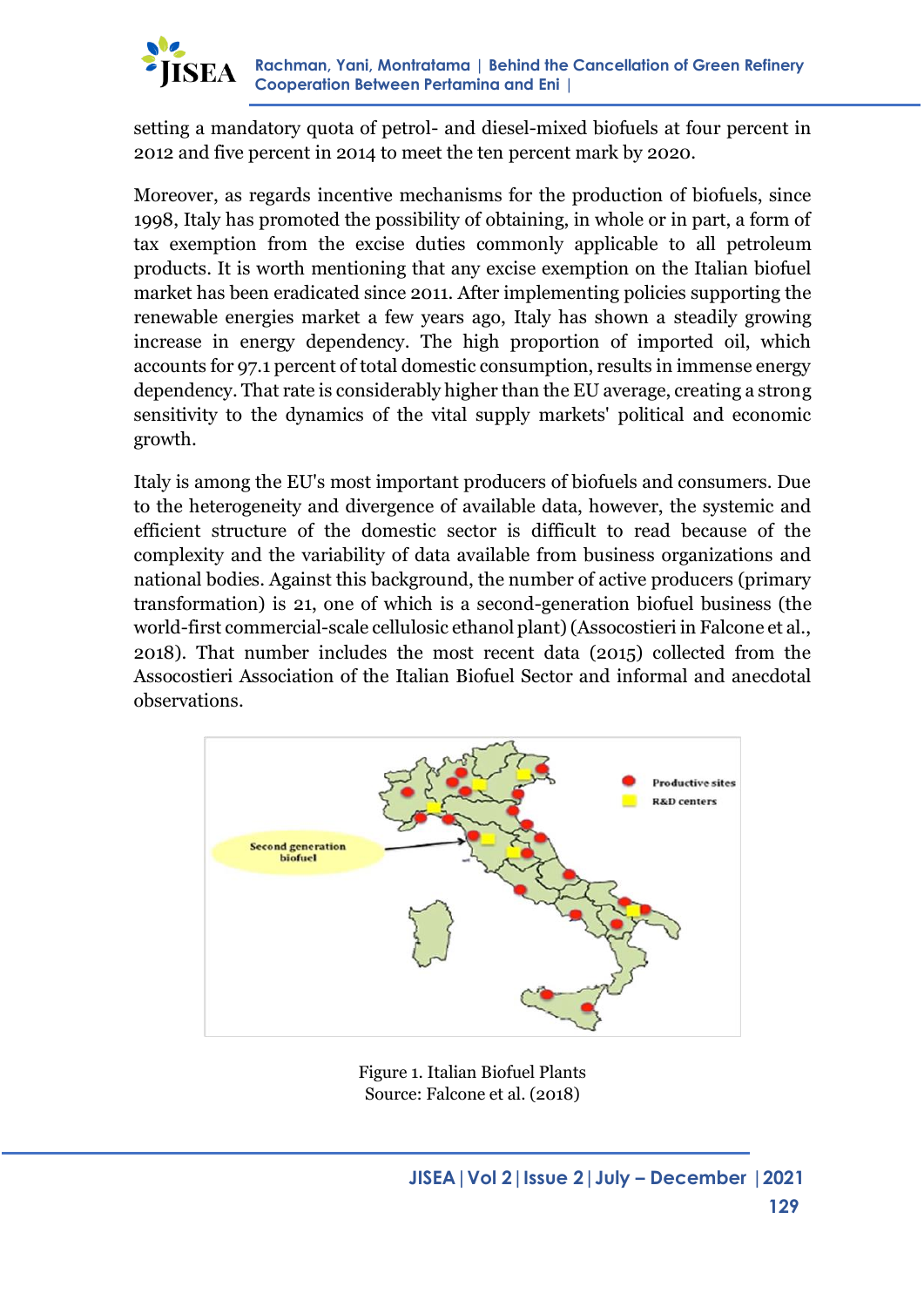

The Italian biofuel industry is progressing slowly to meet the EU's required 10 percent biofuel use in transport fuels. The graph below (Fig. 2) shows the essential industry-related indicators (i.e., production capacity, actual demand, domestic consumption, and imports) for the 2008–2014 period (Falcone et al., 2018).



Figure 2. The key indicators of the Italian biofuel sector (thousand tons) Source: Assocostieri (2015) in Falcone et al (2018)

The data available (Falcone et al., 2018) relating to the period of 2008–2014 enable us to delineate a complete image of the sector. An immediate stagnation of production capacity can highlight the sector's difficulties over the last five years of the economic crisis. Besides, the domestic production of biofuels reported substantial improvements in the same period, showing an average volume of 760,000 t between 2008 and 2010. From 2011 to 2012, we can see a sudden collapse (about 70 percent) of total production due to the complete elimination of tax incentives. As a result, it required an increase in imports of biofuels to offset the lower domestic production to comply with the EU Directive. However, the domestic production of biofuels increased in 2013 and 2014, while its consumption decreased marginally as import volumes decreased. Finally, the average utilization rate of the production capacity fell considerably due to the elimination of the tax relief (2012). While a slight improvement appeared in subsequent years, there was a high degree of underuse of plants relative to the other EU Member States. The situation might be due to the calculation method used by the legislator to allocate subsidized biodiesel quotas that led operators to over-size Italian plants based on the installed capacity.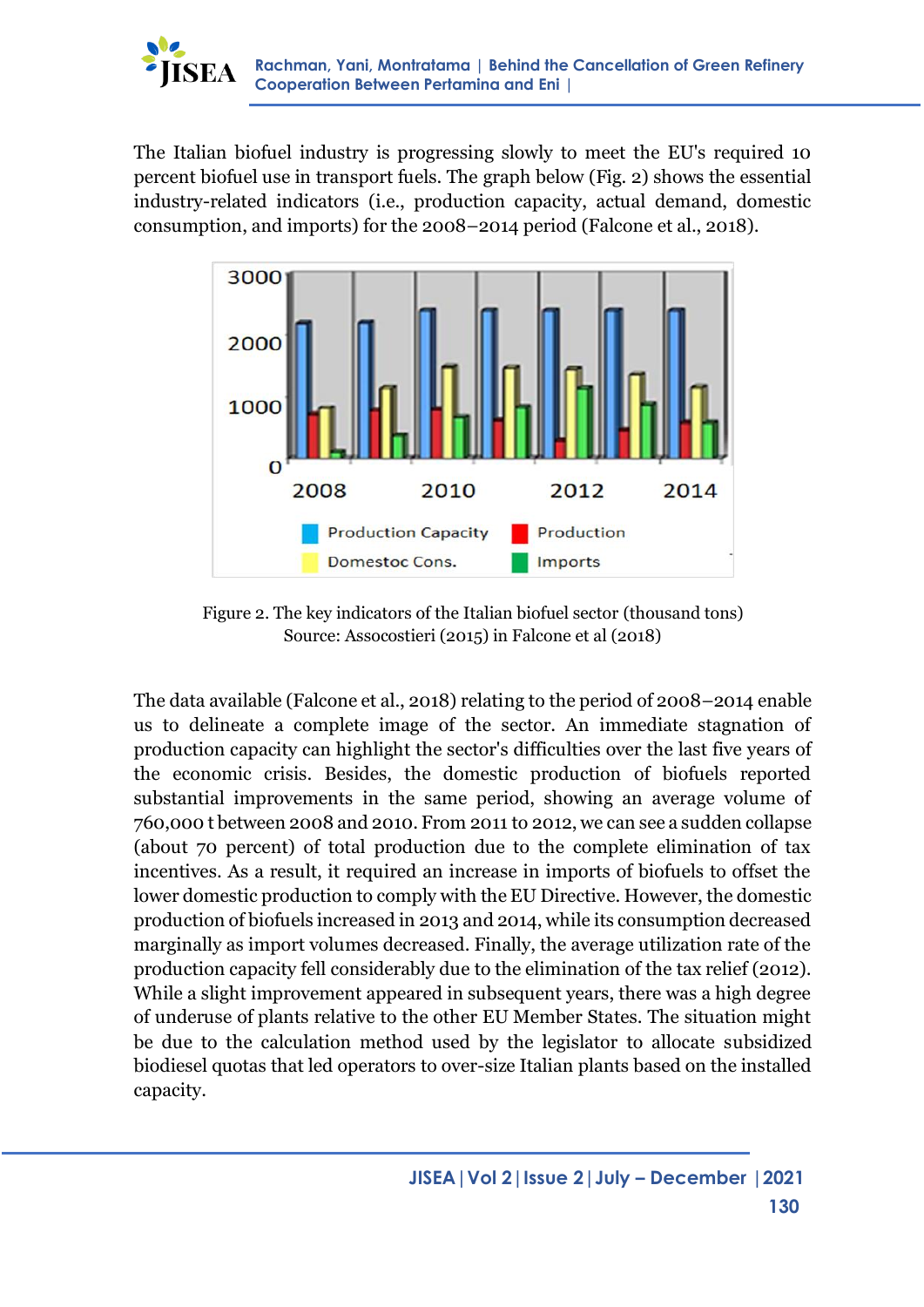

Italian structural economy and political policies aimed to foster the economy by (1) reducing the unemployment rate, (2) increasing foreign investments while (3) protecting the environment. Eni and Pertamina partnership in the green refinery in Milan fell against mainly on the first aim. A joint venture on CPO refinery to become biofuel would open some job opportunities on the refinery site and its supporting businesses. However, the refinery planned to absorb CPO solely from Indonesia as its raw materials.

Research conducted by Falcone et al. (2018) revealed that the recent economic crisis has adversely affected the Italian biofuel sector by reducing the aspirations and expertise of the actors involved, thereby jeopardizing the transition to a sustainable energy regime. Policy instruments had a varying effect on the sector under investigation. Fiscal policies were slightly successful, especially in promoting the medium-long-term development of the biofuel niche, whereas they were instrumental in the short run. Instrument mixes should be well balanced by looking at those policy instruments that support niche-development mechanisms to prevent the transition of biofuel energy in the medium term. Cooperation between businesses, public agencies and research institutions, and public procurement are especially effective in complementing fiscal policies by synergistic effects on networking niche mechanisms and expectations convergence.

### **METHODS**

The method used in this paper bases on two-level game theory. This theory provides a model on how an executive branch of a nation should accommodate the concerns of intrastate actors (i.e., parliament, interest groups, etcetera) and international actors (i.e., a neighbouring state, regionalism, dominant power, etcetera). Henisz and Zelner noted that it is advantageous to conceive the politics of many international agreements as a two-level game (Henisz & Zelner, 2006).

This paper investigated domestic and international actors that may influence Italian government policy concerning the palm oil-related joint venture with an Italian entity. The current Italian political situation is analyzed to understand the in-depth reason behind the Pertamina-Eni deal cancellation. Heldt and Mello proposed that domestic political institutions include power-sharing mechanisms between the executive and the legislature, the role of interest groups and their capacity to influence government representatives, and the number of veto players (da Conceição-Heldt & Mello, 2017).

Conceição-Heldt and Mello (2017) divide the domestic point into three approaches. First, the society-centred approach. It explains the "battles" among business groups,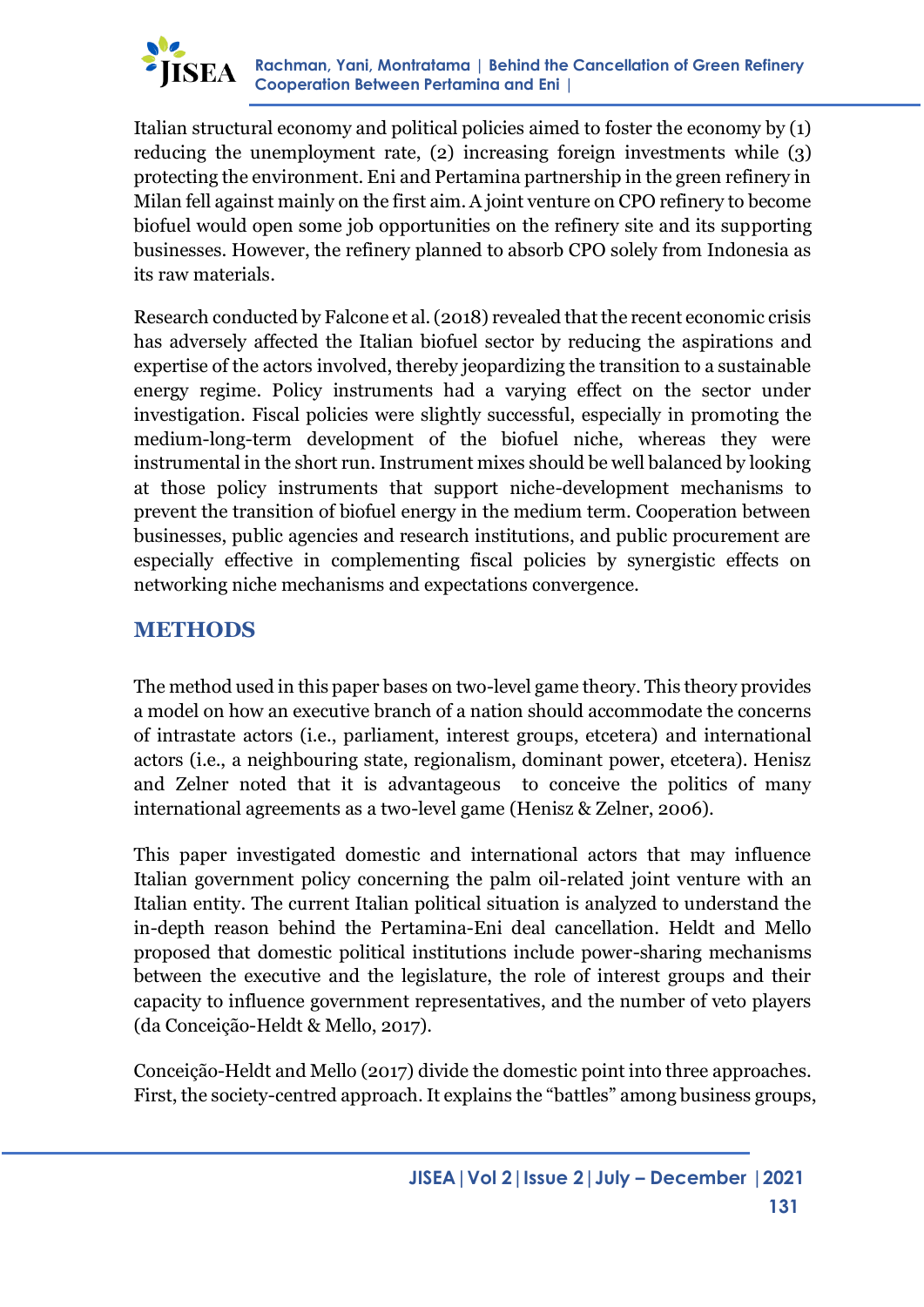

labour groups, and other interest groups. It also can be divided into protectionist groups and free-trade groups. The one who wins the game would shape the global political economy policy of the nation.

Second, the state-centred approach. The interaction among the executive, the legislature, and societal interest groups could decide a trade agreement of a nation. The election and unity of governmental actors also influence the situation: the more veto players are, the less probability of trade agreement to exist. In the trade and economic policy, there are more veto players compared to security policy.

The third important category is domestic public opinion. Liberalist regards people wills as something important that democratic governments should consider (Russett and Oneal in da Conceição-Heldt & Mello, 2017). Most of the nations foreign policies follow public support, especially if it is related to war. However, in a few cases, the public voice is ignored.

After the focusing on domestic variables, the regional condition where Italy is an important part also has been viewed to bring a sense of Italian foreign policy. The EU, a unique political and economic union in the continent, has made such a particular bureaucracy for its members. In a sense, it protects the members from outsiders. On the other part, the law that the EU produces could confuse its members on dealing with other parties from non-regional nations. Therefore, understanding the dynamics of the relations between the EU and Italy has been studied.

Focusing on the two-level, domestic and international level, is crucial in understanding the conduct of a nation, as the domestic political situation is needed to analyze foreign policy and vice versa, as Gourevitch studied the "second image reversed", which is the impact of international pressures on domestic politics and their consequences for foreign policy (Gourevitch, 1978).

Government leaders or executives are the main negotiator on the two realms, called "sandwiched" (Nau, 2019). They need to deal with other countries and other international parties to obtain their national interests at the international level. Still, they need domestic approval, such as public, parliament, and other domestic actors support to achieve ratification.

Putnam wrote that there are three factors to cause a high chance for the outcomes to be materialized. They are preferences and possible coalitions, political institutions at the domestic level, and chief negotiators' bargaining strategies at the international level (Putnam, 1988).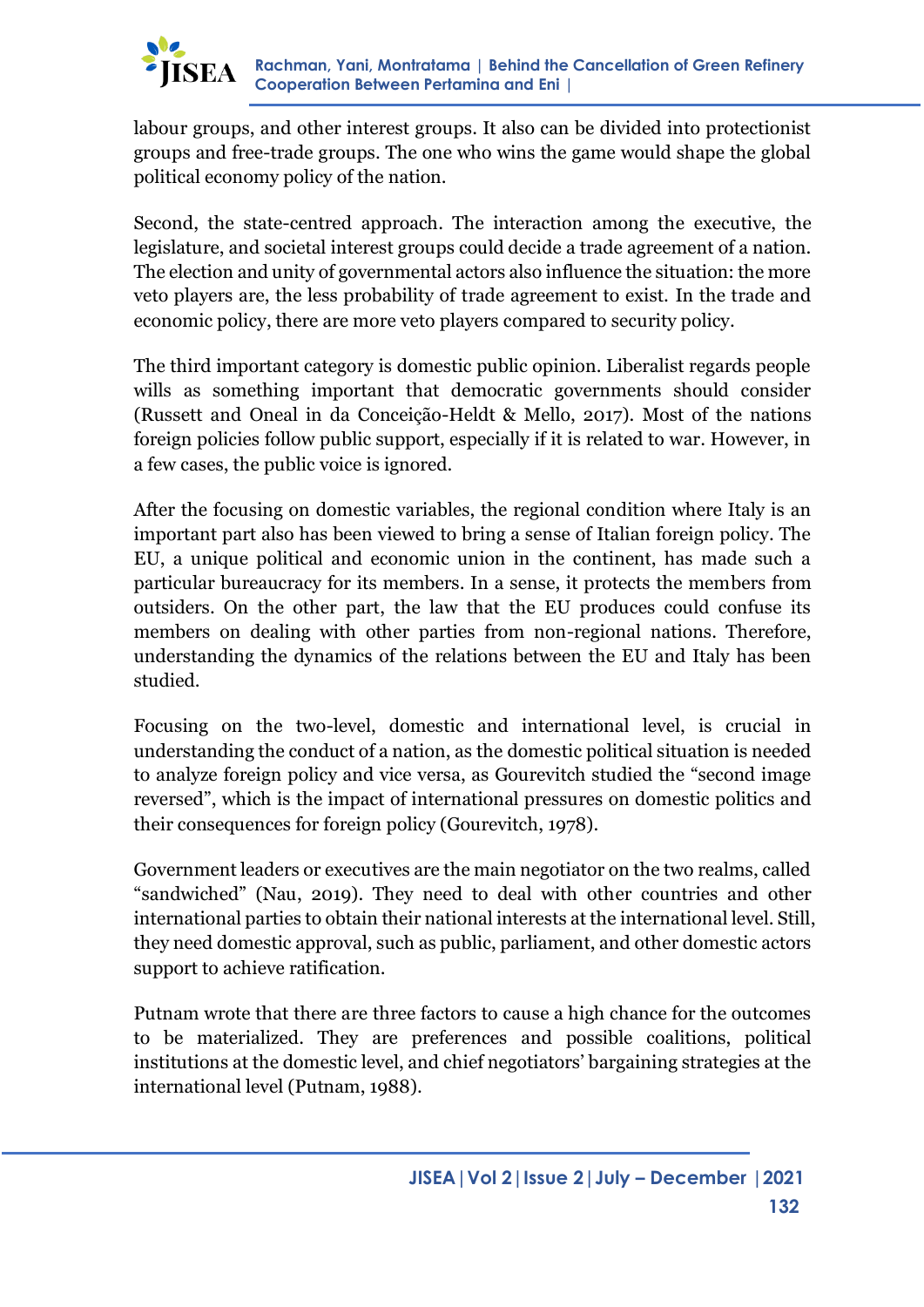

We also conducted a few interviews with experts to provide their insights on the topic of this paper. We processed, analyzed, and examined the information acquired from them to better view the failure of the dealing between ENI-Pertamina.

# **DISCUSSION AND FINDINGS**

The data shows that circa 2015, in Italy, there were at least 21 biofuel producers, seven biofuel distributors, and six biofuel suppliers. The biofuel sector was affected by the economic crisis (Falcone et al., 2018). Cropland in Italy covers 33 percent of its national territory (Sallustio et al., 2018). Eni-Pertamina joint venture in green refinery manufacturing based on (Indonesian) CPO could negatively affect Italian biofuel plants because their green refineries produce lower-cost biofuel from the lower-cost raw material. In Italy, biofuel plantation, particularly biogas, boosts farmers economies and is suitable sustainable agricultural production (Bortoluzzi et al., 2014). In its southern part, Italy has a prominent biogas potential and lands that are ideal for producing biomethane (Murano et al., 2021), especially the existence of a biofuel refinery in Milan that belongs to IM Biofuel Italy Srl. Therefore, the threat to the domestic biofuel cycle could cost a socioeconomic issue.

This situation will distract the stability that the Conte government is trying to build. While the populist parties have a dominating power in executive and legislative, Conte will consider the negative effect of using overseas vegetable oils like CPO on the Italian domestic political situation. Moreover, the pro-populist coalition promised a return to a better domestic economy despite the macroeconomic constraints. If the government cannot bring it into reality, it needs to be aware of the trade unions. In Italy, trade unions are the key players in their domestic politics, economy and they have the ability for social mobilization as they are ubiquitous in Italian society (Regalia & Regini, 2018). These were the main reasons behind the Italian government's opposition to the Eni-Pertamina joint venture green refinery in Milan.

While for the green refinery in Plaju, Indonesia will require direct investment from Eni, which may shift its financial resources abroad, while Italia still needs more investment. In 2016, Eni launched Progetto Italia, which aims to redevelop its industrial areas and new renewable sources of production plants. The Italian government would expect all Italian companies to invest in the country to create more jobs and help the national economy from its current crisis. However, those logical reasons for the Italian government's hesitancy to support CPO in Italy or Italian overseas investments were not considered by Eni when Eni agreed to collaborate with Pertamina. This negligence is unacceptable as both companies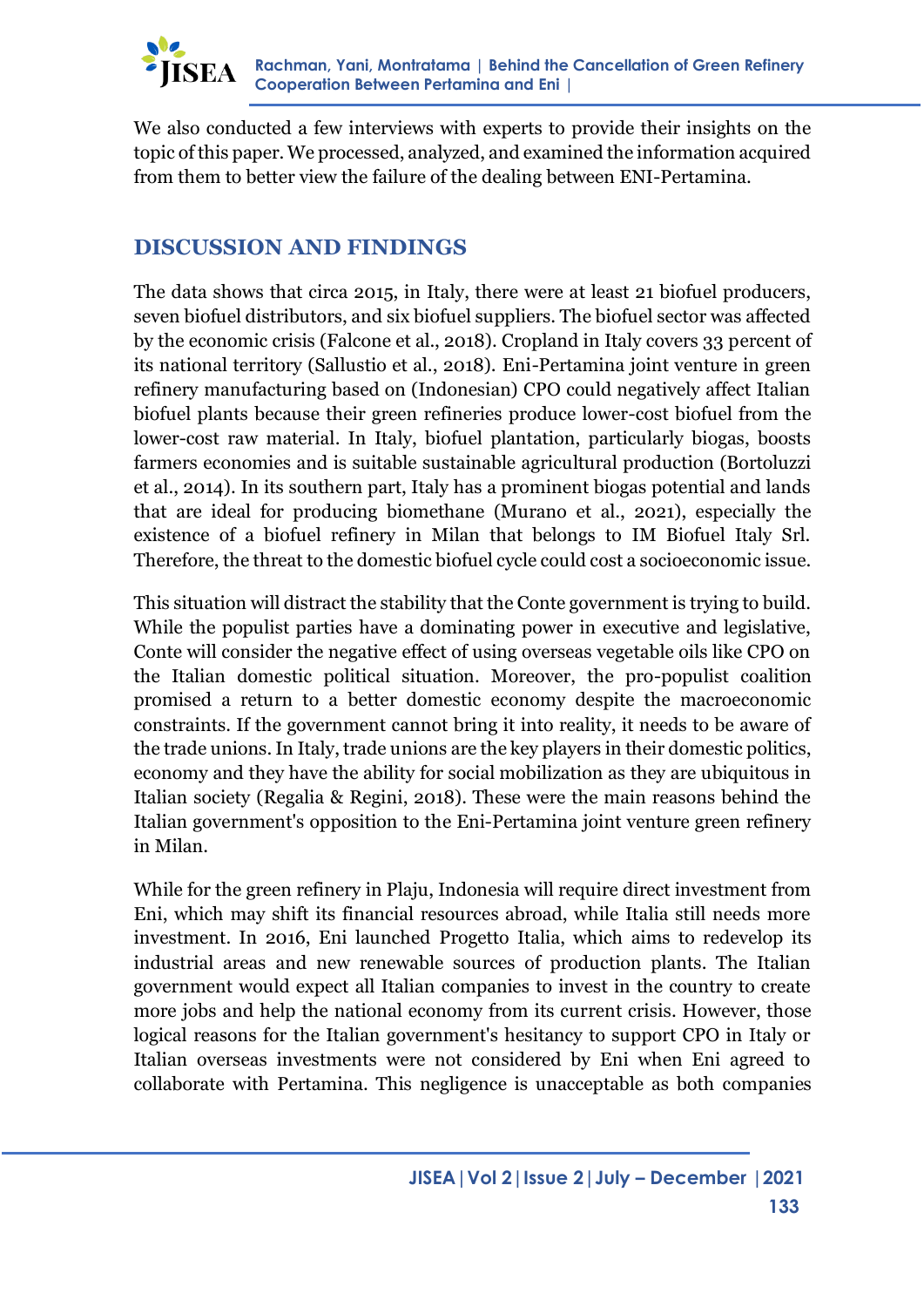

have deep-pocket resources to have comprehensive social feasibility studies before jumping into joint ventures.

Biofuel production is a new kind of upstream business settings for both Eni and Pertamina. The core technology of the production is the transesterification from vegetable oils or fats. The source materials are no longer from oil wells but plantations. The kind of plantations themselves carries political value as the location of oil wells. Selecting palm oil may hurt other sources of vegetable oils such as sunflowers, rapeseed, jatropha, et cetera. Italian farmers may produce those as the most widely employed in Europe (Ulgiati et al., 2008). The splitter direction to biofuel industries is more to the necessity of Eni and Pertamina as both companies have heavily invested their resources in liquid fuel. By having another biofuel business, they diversify their business upstream but merge them downstream.

Biofuel is a renewable energy that may lead to a sustainable core business of Eni and Pertamina. The International Energy Agency wants biofuels to meet more than a quarter of world demand for transportation fuels by 2050 to reduce dependency on petroleum (Le Feuvre, 2020). However, the production and consumption of biofuels are not on track to meet the IEA sustainable development scenario. From 2020 to 2030, global biofuel output has to increase by ten percent each year to reach the IEA goal. But, only three percent of growth annually is expected. This situation may be affected by the low oil price and the emergence of battery electric vehicles (BEV) since 2010 that lower the demand for internal combustion engine vehicles (ICEV).

In the political dimension, even though the Indonesian media report tried to simplify the cause of cancellation of the deal between Eni-Pertamina on the greenrefinery project, the situation was more complex and inherent. Italian foreign policy changes continually. There are many reasons behind the inconsistencies. As the leader of Italy, Conte needed to satisfy all parties on the "table". The first party is the domestic actors whose interests must be fulfilled. They will ask Conte to resign from the presidency if he fails to do so. The second party is the international actors with each own agenda. Italy must conduct in the international arena by considering the others interests, else way, they may excommunicate Italy.

On the regional dimension, one indicator of the relation between Italy and the EU was the situation in August 2017., Only 36 percent of Italians trusted the EU, while populist and nationalist parties blamed the supranational organization on the financial crisis and migration in the Italian domestic (Fabbrini, 2019). At that time, Italy was considered anti-EU when Matteo Salvini from Lega had power in European elections.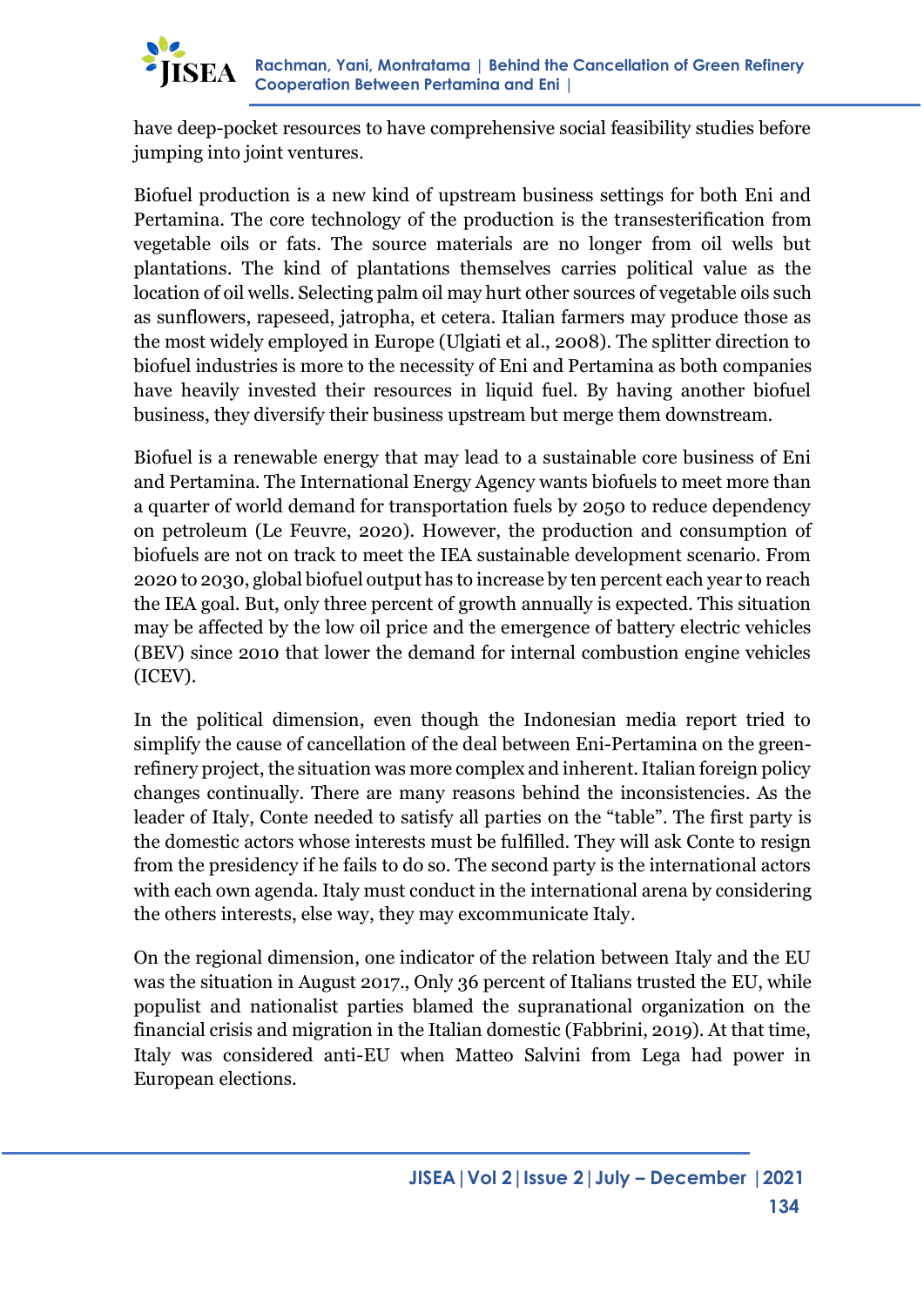

The situation changed when the M5S and the PD made a coalition in September 2019 (Poli, 2021), and pro-European people have governed Italy ever since. The shifting on political stance made Italy gain the EU trust back to them. One of their actions is to follow the EU's RED. This policy is intends to protect the domestic production of rapeseed oil and sunflower seed (Gaol, 2018). Poli (2021) added that one of Italy's strategies to rebuild the relationship with the EU and other members is to support their programs, one of which is the European Green Deal.

Therefore, it is not surprising when Italy, through ENI, suddenly cancelled the cooperation agreement with Pertamina, Indonesia, as the EU approved the RED II. This directive considered the emission from the land-use change on biofuel production and classified Indonesian palm oil plantation as a high-risk environment. For the EU, it means that palm oil-based biofuel is not new renewable energy. However, their response was different for rapeseed. Biofuel feedstock in the EU is dominated by rapeseed, with 55 percent of the total production, even though the rapeseed cultivation system negatively affects the environment (Viccaro et al., 2019).

# **CONCLUSIONS**

Our work has led us to outline four points. First, the history of political turmoil in Italian domestic is a significant point. The practice of the rapid shift in the Italian government leads to the quick change of its foreign policy. Conte first period lasted merely less than two years, in one of them was the turning point in the agreement between Eni and Pertamina. Local farmers in Italy also have a strong influence on political and economic stability. So, continuing the deal with Pertamina mayaffect the farmers and trade unions.

Second, the findings of this study suggest that the Conte first and second periods governing coalition parties are opportunistic. The parties tend to gain an immediate advantage rather than to be persistent on their principles. It reflects on the paradoxical ideology differences among his first coalition, the Lega and the M5s. As long as they could secure a position in the governing coalition, they do not regard the ideological and developmental direction differences as a problem. They renounce their own parties identities. The inherent differences among the governing parties elevated disunity. Moreover, in the Conte II government, the supporters of the coalition parties fight each other related to the establishment and anti-establishment. Therefore, the political parties inconsistency with their ideology indirectly prompted the commitment nullification between Eni-Pertamina.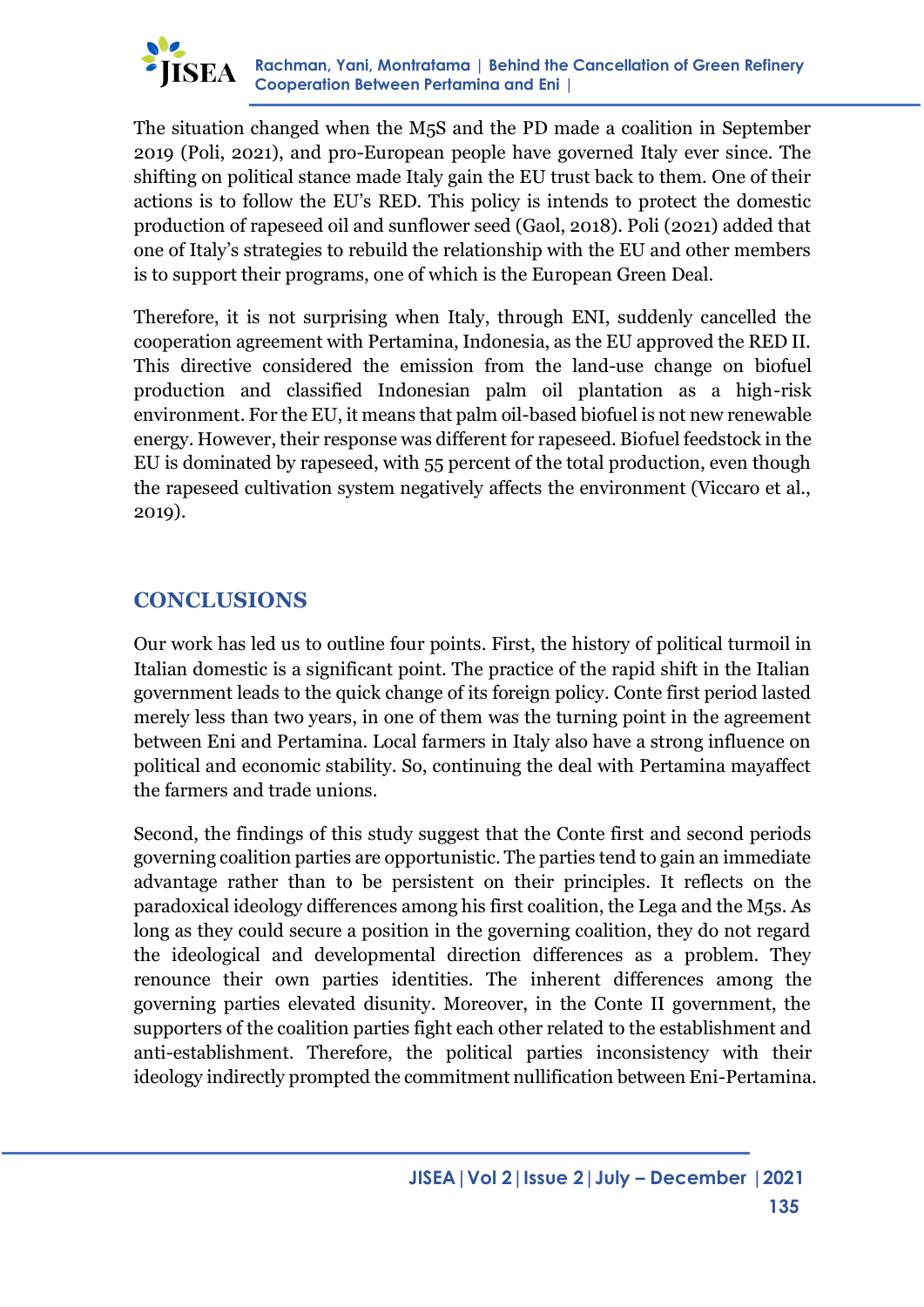

Third, the existence of the EU and the representation system on this organisation have several effects at the regional level. The differences in a party's power at the domestic and regional levels could shift the balance of power among parties. A party, at the same time, could have different domination at the local and regional levels. The difference causes a significant opportunity for policy discontinuity. In other words, it is a structural root because the EU's structure allows an inconsistent national decision.

Lastly, the inharmony between Italy and the EU also played a similar role in its inconsistency. During his first period, on one side, Conte tried to establish good cooperation with the EU, whereas his two deputies eclipsed him (Moschella & Rhodes, 2020). In addition, his main supporting party was anti-EU, which brought about their defiance to the EU policy on energy. It was also different from Conte II when Giuseppe Conte became more popular in national political frame, with a 51 percent approval rating. His role as the bridge for Italy-EU and the more stable position in the domestic domain freed him to follow the EU policy without agitation.

In conclusion, the historical aspect of Italian politics played a significant role in the cancellation of the agreement between Eni-Pertamina that culminated in Italy-EU relations. EU was trying to protect their interests when publishing that exporting CPO is unacceptable for an environmental issue. These structural elements took a substantial part in the inconsistency at the greater level: an agreement annulment.

### **REFERENCES**

- Bortoluzzi, G., Gatti, M., Sogni, A., & Consonni, S. (2014). Biomethane production from agricultural resources in the Italian scenario: Techno-Economic analysis of water wash. Chemical Engineering Transactions, 37, 259–264. https://doi.org/10.3303/CET1437044
- da Conceição-Heldt, E., & Mello, P. A. (2017). Two-Level Games in Foreign Policy Analysis. In Oxford Research Encyclopedia of Politics. https://doi.org/10.1093/acrefore/9780190228637.013.496
- EU Big Market for Indonesian Palm Oil, but Big Challenges Remain. (2017). Indonesia Investments. https://www.indonesiainvestments.com/id/news/todays-headlines/eu-big-market-forindonesian-palm-oil-but-big-challenges-remain/item7548
- Fabbrini, S. (2019). Italy and the EU: A Relationship with Uncertain Outcomes. In M. Kaeding, J. Pollak, & P. Schmidt (Eds.), The Future of Europe: Views from the Capitals (p. 61). Palgrave Macmillan. https://doi.org/10.1007/978-3- 319-93046-6
- Falcone, P. M., Lopolito, A., & Sica, E. (2018). The networking dynamics of the Italian biofuel industry in time of crisis: Finding an effective instrument mix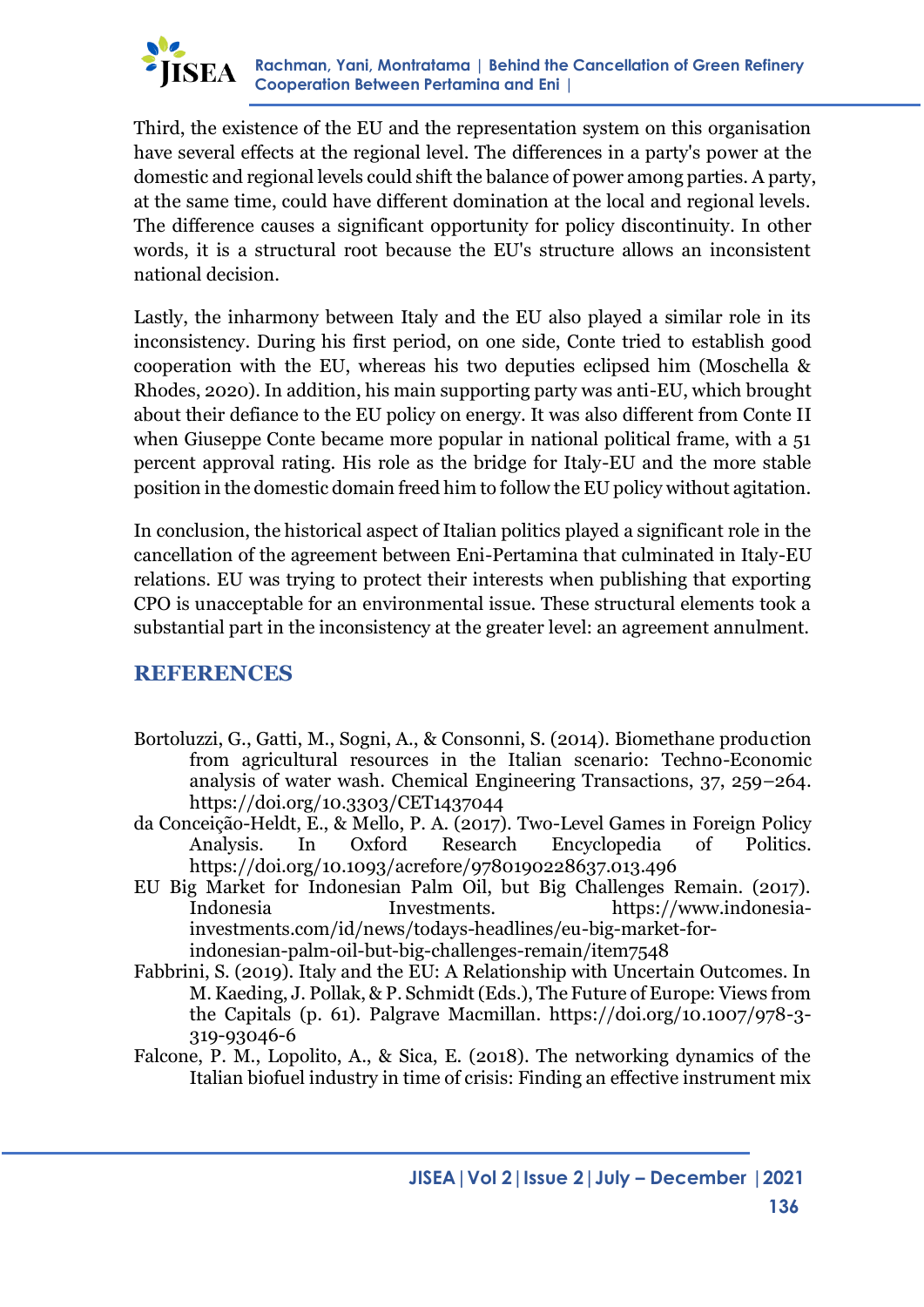for fostering a sustainable energy transition. Energy Policy, 112(February 2017), 334–348. https://doi.org/10.1016/j.enpol.2017.10.036

- Gaol, D. F. (2018). Faktor Penghambat Diplomasi Cpo Indonesia Di Pasar Eropa. Indonesian Journal of International Relations, 2(2), 38–50. https://doi.org/10.32787/ijir.v2i2.47
- Gourevitch, P. (1978). The second image reversed: The international sources of domestic politics. International Organization, 32, 881–912. https://doi.org/10.4324/9781315251950-12
- Henisz, W. J., & Zelner, B. A. (2006). Interest groups, veto points, and electricity infrastructure deployment. International Organization, 60(1), 263–286. https://doi.org/10.1017/S0020818306060085
- Le Feuvre, P. (2020). Transport Biofuels. https://www.iea.org/reports/transportbiofuels
- Moschella, M., & Rhodes, M. (2020). Introduction. Contemporary Italian Politics, 12(2), 112–125. https://doi.org/10.1080/23248823.2020.1743472
- Murano, R., Maisano, N., Selvaggi, R., Pappalardo, G., & Pecorino, B. (2021). Critical issues and opportunities for producing biomethane in Italy. Energies, 14(9), 1–14. https://doi.org/10.3390/en14092431
- Murti, W. (2017). The influence of crude oil price in biodiesel and its implication on the production of palm oil: The case of Indonesia. European Research Studies Journal, 20(2A), 568–580. https://doi.org/10.35808/ersj/659
- Nau, H. R. (2019). Perspectives on International Relations: Power, Institutions, and Ideas. In Angewandte Chemie International Edition, 6(11), 951–952. (Sixth edit). SAGE Publications.
- Paradila, Y. N. (2019). Kerja Sama Ekspor Crude Palm Oil (CPO) Indonesia ke Negara Italia Tahun 2011-2015. JOM Fisip, 6(I), 2–12.
- Poli, E. (2021). Italy: Has Salvini Saved the Country from Himself? Not Yet. In M. Kaeding, J. Pollak, & P. Schmidt (Eds.), Euroscepticism and the Future of Europe: Views from the Capitals (p. 73). Palgrave Macmillan. https://doi.org/10.1007/978-3-030-41272-2
- Pries, F., Talebi, A., Schillo, R. S., & Lemay, M. A. (2016). Risks affecting the biofuels industry: A US and Canadian company perspective. Energy Policy, 97, 93– 101. https://doi.org/10.1016/j.enpol.2016.07.006
- Putnam, R. D. (1988). Diplomacy and Domestic Politics: The Logic of Two-Level Games. International Organization, 42(3), 427–460.
- Regalia, I., & Regini, M. (2018). Trade Unions and Employment Relations in Italy during the Economic Crisis. South European Society and Politics, 23(1), 63– 79. https://doi.org/10.1080/13608746.2018.1430608
- Sallustio, L., Pettenella, D., Merlini, P., Romano, R., Salvati, L., Marchetti, M., & Corona, P. (2018). Assessing the economic marginality of agricultural lands in Italy to support land use planning. Land Use Policy, 76(August 2017), 526–534. https://doi.org/10.1016/j.landusepol.2018.02.033
- Solomon, B. D., & Krishna, K. (2011). The coming sustainable energy transition: History, strategies, and outlook. Energy Policy, 39(11), 7422–7431. https://doi.org/10.1016/j.enpol.2011.09.009
- Ulgiati, S., Russi, D., & Raugei, M. (2008). Biofuel Production in Italy and Europe: Benefits and Costs, in the Light of the Present European Union Biofuel Policy.